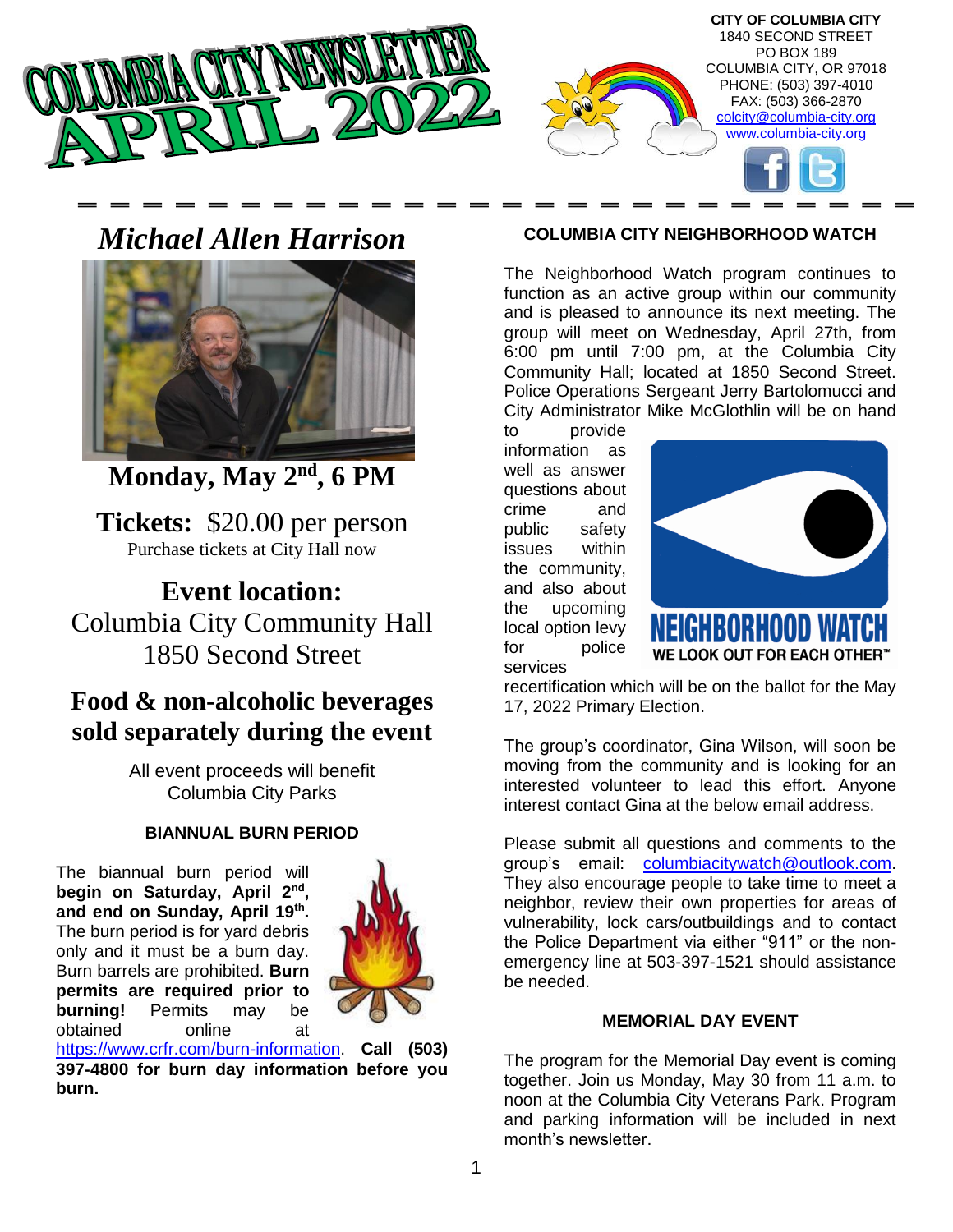#### **8 BRICKS LEFT AT VETERANS PARK**

Don't miss out on the opportunity to honor a veteran! The final wall of veteran bricks has only 8 spaces remaining. All bricks are \$75. Order forms are available at City Hall or at our website.



Please turn in order forms by Friday, April 29<sup>th</sup>, 2022 so bricks can be engraved before the 2022 Memorial Day Event. (weather permitting)

#### **UNWANTED AND EXPIRED MEDICATION**

Columbia City has teamed up with MED-Project as a drop off location for unwanted and expired medication. The drop box is located inside City Hall and will be available during normal office hours.

**ACCEPTED:** Medication in any dosage form in the original container or sealed bag. To protect your privacy cross out or remove personal identifying information from the medicine packaging.



**NOT ACCEPTED:** Herbal remedies, vitamins, supplements, cosmetics, other personal care products, medical devices, batteries, mercurycontaining thermometers, sharps, illicit drugs, pet pesticide products, animal medicines, and biologics.

**\*\*Do not** place medicine in the trash or recycling, and **never** flush them down the toilet\*\*

#### **SERGEANTS CORNER**

The following are some Spring Reminders:

**Tires.** To those who have not yet removed your studded winter tires, the last day they are legal is March 31<sup>st</sup> 2022. If you choose not to remove them you can be issued a citation that carries a presumptive fine of \$165.00.

**Yard Debris.** Many people are sprucing up their yards and hauling the debris to the recycle center. Please remember to cover the debris so it doesn't fly out and hit another vehicle traveling on the roadway.

**Early Morning Driving.** If you are one of the early birds leaving the area early please keep an eye out for the kids waiting for the bus to arrive. They are often dressed in dark clothing and can be difficult to see. We look forward to having a safe Spring and Summer ahead.

During the month of February we had the following calls: identity theft on Pacific Street, assist outside agency (DHS) on Pacific Street, domestic assault on Pacific Street, criminal mischief on A Street, theft from vehicle on E Street, domestic assault on E Street, city ordinance violation on First Street, city ordinance violation on Third Street, theft from vehicle on Fifth Street, traffic crash on Hwy 30 near Pacific Street and 30 security checks. Over all the Police Department handled 171 calls for service.

The Police Department would like to request continued support in being our eyes and ears in the community. Please feel free to contact us via 9-1-1 (emergency), (503) 397-4010 (office), or (503) 397- 1521 (non-emergency dispatch).

Best Regards ~ Sergeant Jerry Bartolomucci

#### **OREGON DEPARTMENT OF TRANSPORATION CONSTRUCTION WORK 2022**

The Oregon Department of Transportation is planning another 2022 Construction Online Open House in late April that will have more details on potential traffic and construction impacts.



In the meantime, the following interactive map from their external construction page is available to show all the projects planned.

Interactive map direct link: [interactive map](https://www.google.com/maps/d/viewer?mid=11KbB2eAt7uWJkED3cM48VBFlIOvLoYxK&ll=44.89225700823861%2C-120.82244920547687&z=8)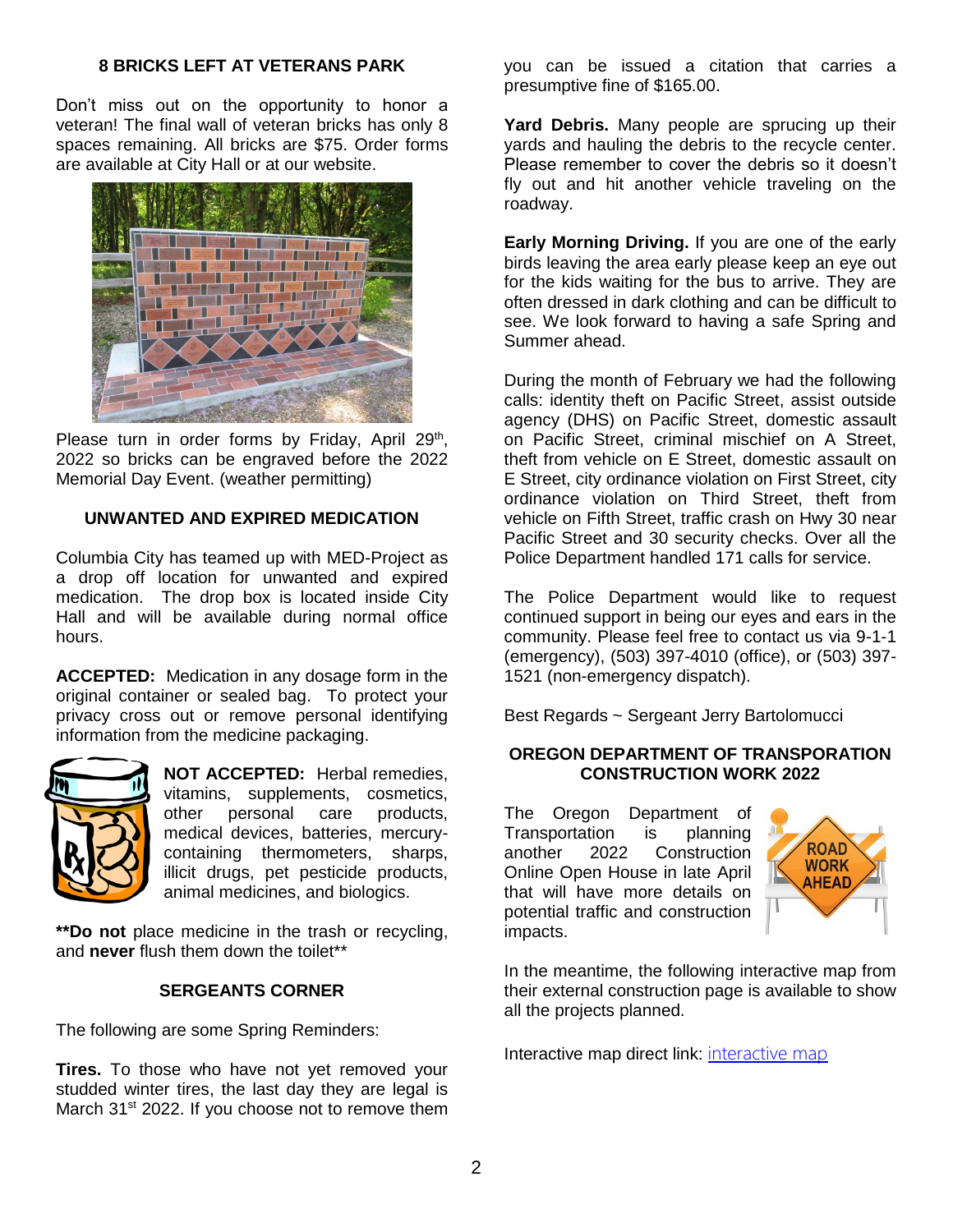#### **CODE ENFORCEMENT REMINDER**

Keep grass and weeds cut: Between April 15<sup>th</sup>

and September 30<sup>th</sup> weeds and grass are to be cut and not exceed 10 inches in height within the City limits.



Violations of this ordinance are punishable by a fine not to exceed \$500. Each day's violation constitutes a separate offense.

#### **SPRING CLEAN UP**

The 2022 Spring Clean Up is on Saturday, May 16,

2022. Watch for the flyer in May's newsletter for more information.



Handicapped or elderly citizens needing assistance with transporting items to the event site may contact City Hall prior to the day of the event by calling (503) 397-4010.

#### **COMMUNITY HEALTH NEEDS ASSESSMENT**

Clatsop County Public Health, Columbia Memorial Hospital, Columbia Pacific CCO, Columbia County Public Health, and Providence Health & Services are conducting a Community Health Needs Assessment (CHNA) to understand the strengths, needs, and challenges impacting health in Clatsop and Columbia Counties.

Please share your thoughts and suggestions about community needs by **completing the following survey before May 15th .**

Your input will help shape the future planning for improving our health. Share with your colleagues, friends and neighbors.

Survey link:<https://arcg.is/1WGuOG>

or use this QR code from your phone:



**Thank you for participating in the survey!**

#### **A VIEW INTO THE PAST - THE HISTORY OF COLUMBIA CITY By Mark Stevens**

In future newsletters as space allows, I will be presenting some interesting historical facts about Columbia City. Including discussions of the first settlers, tales of shipyards to shipwrecks, our schools, residents who helped shape the city, and the rise and fall of businesses large and small to just name a few. So stay tuned, and I will do my best to entertain you with a few known facts, and some little known facts of our beautiful little city on the river.

Did you know that Columbia City had the first secondary school in Columbia County? Charles Caples, Joanna (Caples) Maxwell and Hezekiah Caples supplied the land in order to build an academy located along Second Street between I and J Streets. The academy began to accept students in 1872. Students came from all over the county as well as some by boat from Woodland, Washington. At one point the school had an attendance of 60 students. The first teacher was Major E. L. Adams, a Yale graduate. The tuition charge was \$5 for a 12-week term. Besides the usual reading, writing and arithmetic, students were instructed in algebra, geometry, surveying, geology, botany, zoology, English composition, along with Greek and Latin. The academy sadly only operated thirteen years and by 1885 had been discontinued and the old two story frame building was torn down in 1935. No photos of the building are known to exist.



#### **LOST AND FOUND**

An owl shaped fidget toy was found outside City Hall. If you think it might be yours, call City Hall at 503-397-4010.